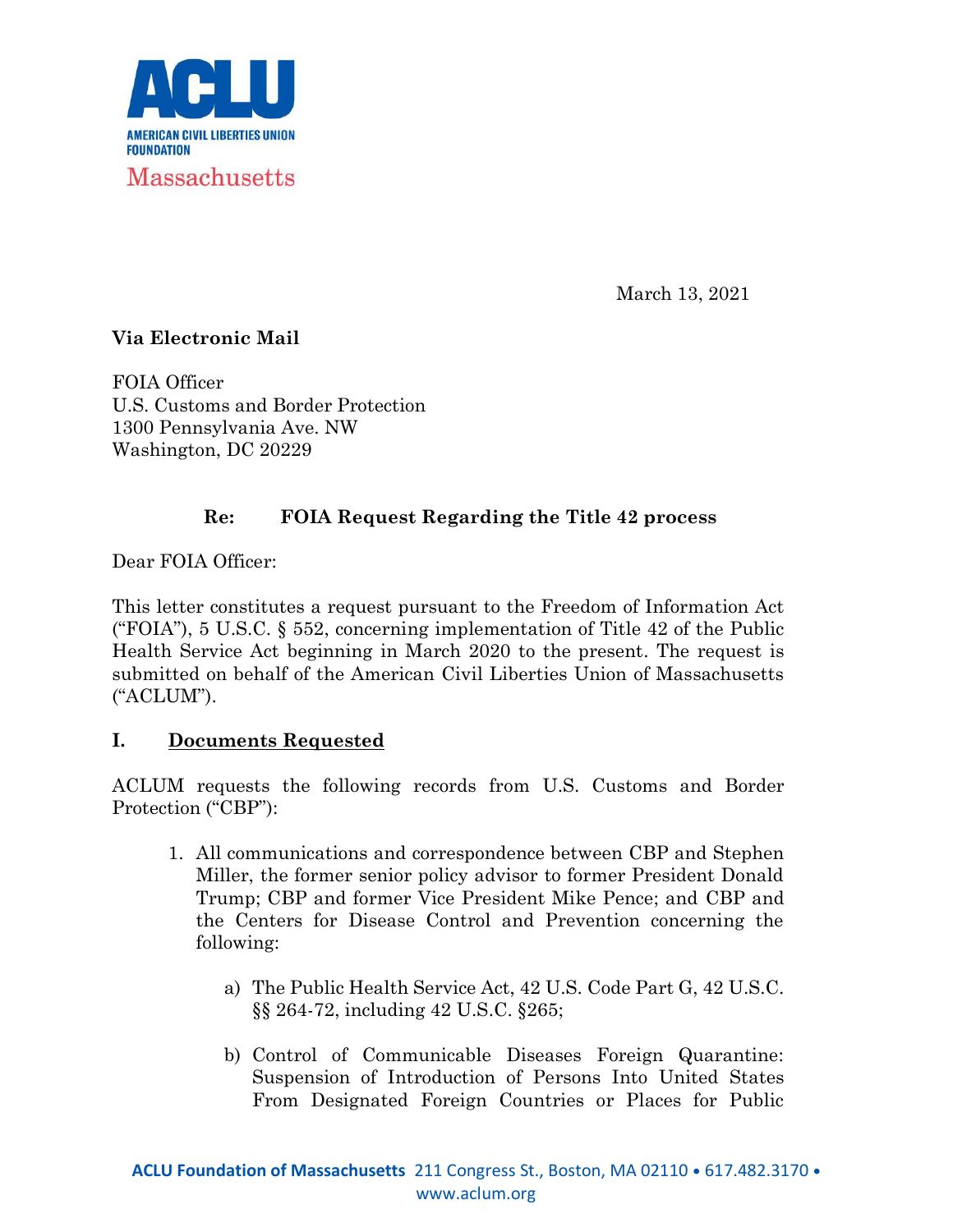> Health Purposes, 85 Fed. Reg. 16,559 (Mar. 24, 2020) (interim final rule);

- c) Control of Communicable Diseases; Foreign Quarantine: Suspension of the Right To Introduce and Prohibition of Introduction of Persons Into United States From Designated Foreign Countries or Places for Public Health Purposes, 85 Fed. Reg. 56,424 (Sept. 11, 2020) (final rule);
- d) Notice of Order Under Sections 362 and 365 of the Public Health Service Act Suspending Introduction of Certain Persons From Countries Where a Communicable Disease Exists, 85 Fed. Reg. 17,060 (Mar. 26, 2020);
- e) Extension of Order Under Sections 362 and 365 of the Public Health Service Act, 85 Fed. Reg. 22,424 (Apr. 22, 2020);
- f) Amendment and Extension of Order Under Sections 362 and 365 of the Public Health Service Act, 85 Fed. Reg. 31,503 (May 26, 2020);
- g) Order Suspending the Right To Introduce Certain Persons From Countries Where a Quarantinable Communicable Disease Exists, 85 Fed. Reg. 65,806 (Oct. 16, 2020); and
- h) CBP and U.S. Border Patrol, "Operation Capio" Memo.
- 2. Any record regarding the implementation of the above (a-h) with respect to individuals seeking asylum, protection from torture, and other forms of humanitarian relief.

Unless otherwise specified, this request includes emails and other electronic documents. It also includes documents created up until the time that the search is concluded. Please provide documents in electronic format where possible.

## **II. Fee Waiver**

ACLUM is entitled to a fee waiver under the FOIA statute and Department of Justice Regulations for two reasons. First, ACLUM qualifies as a representative of the news media. Second, release of the records requested is in the public interest and not in any commercial interest of the requester.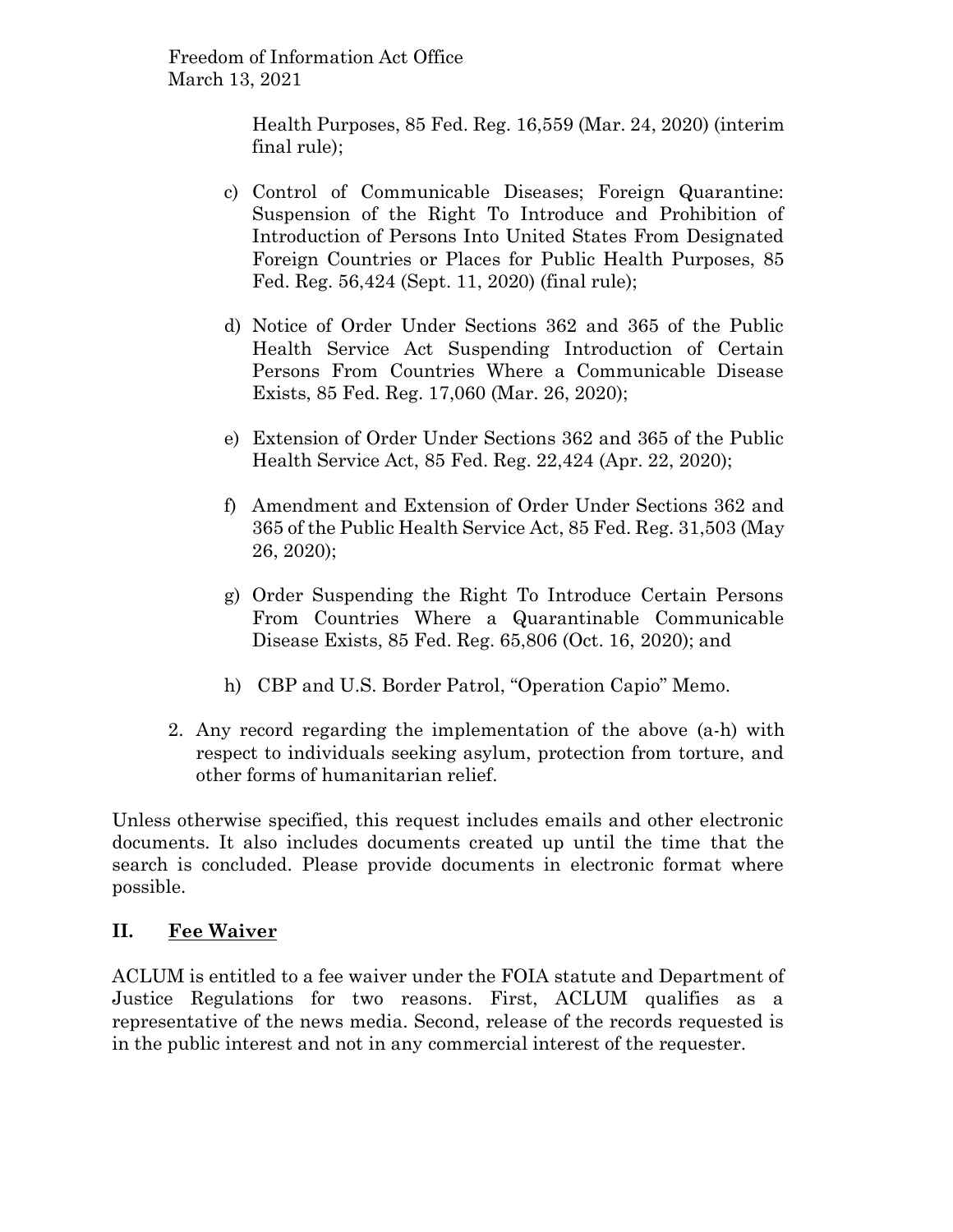### **1. ACLUM is a representative of the news media as defined in the statute and regulations.**

ACLUM is entitled to a fee waiver because it is a representative of the news media under both the FOIA statute and the Department of Justice regulations regarding FOIA fees. 5 U.S.C  $\S551(a)(4)(A)(ii)$ ; 28 CFR 16.11(d)(1). ACLUM is a representative of the news media because it is an organization "actively gathering news for an entity that is organized and operated to publish or broadcast news to the public," where "news" is defined as "information that is about current events or that would be of current interest to the public." 5 U.S.C. § 552(a)(4)(A)(ii)(II); 28 CFR § 16.11(b)(6).

ACLUM meets the statutory definition of a "representative of the news media" because it is "an entity that gathers information of potential interest to a segment of the public, uses its editorial skills to turn raw materials into a distinct work, and distributes that work to an audience." *Nat's Security Archive v. Dep't of Defense*, 880 F.2d 1381, 1387 (D.C. Cir 1989). *See also Electronic Privacy Information Ctr. v. Dep't of Defense*, 241 F. Supp. 2d 5, 10-15 (D.D.C. 2003) (finding non-profit interest group that disseminated an electronic newsletter and published books was a "representative of the media" for purposes of FOIA.)

ACLUM is a non-profit, non-partisan civil rights and civil liberties organization with over 80,000 members and supporters across Massachusetts. ACLUM is the Massachusetts affiliate of the national ACLU, a non-profit, nonpartisan organization with over 1.5 million members nationwide.

Gathering and disseminating current information to the public is a critical and substantial component of ACLUM's mission and work. As described above, ACLUM regularly publishes reports that rely on data and information obtained from public records requests.<sup>1</sup> In fact, ACLUM has a dedicated Data

<sup>1</sup> *See* aclum.org/reports; *see also* ACLU of Massachusetts Briefing Paper, *Facts Over Fear: The benefits of declining to prosecute misdemeanor and low level offenses* (March 2019), aclum.org/ sites/default/files/20180319\_dtp-final.pdf; Kade Crockford, *Beyond Sanctuary: Local Strategies for Defending Civil Liberties*, THE CENTURY FOUNDATION (Mar. 2018), tcf.org/content/report/beyondsanctuary/; Nasser Eledroos and Kade Crockford, *Social Media Monitoring in Boston: Free Speech in the Crosshairs* (Feb. 2018), privacysos.org/social-media-monitoring-boston-free-speech-crosshairs/; *No Tape, No Testimony: How Courts Can Ensure the Responsible Use of Body Cameras* (Nov. 2016), aclum.org/sites/default/files/wp-content/uploads/2016/11/ACLU\_BodyCameras\_11.21\_final.pdf; *The War on Marijuana in Black and White: A Massachusetts Update* (Oct. 2016), aclum.org/sites/default/files/tr-report-10-2016-final-with-cover.pdf; *Back to the Drawing Board:* 

*Student Privacy in Massachusetts K-12 Schools* (Oct. 2015), aclum.org/sites/default/files/wpcontent/uploads/2015/10/back\_to\_the\_drawing\_board\_report\_large\_file\_size.pdf; *Black, Brown and Targeted: A Report on Boston Police Department Street Encounters from 2007-2010* (Oct. 2014), aclum.org/sites/default/files/wp-content/uploads/2015/06/reports-black-brown-and-targeted.pdf; *Our Homes are Not Battlefields: Reversing the Militarization & Federalization of Local Police in*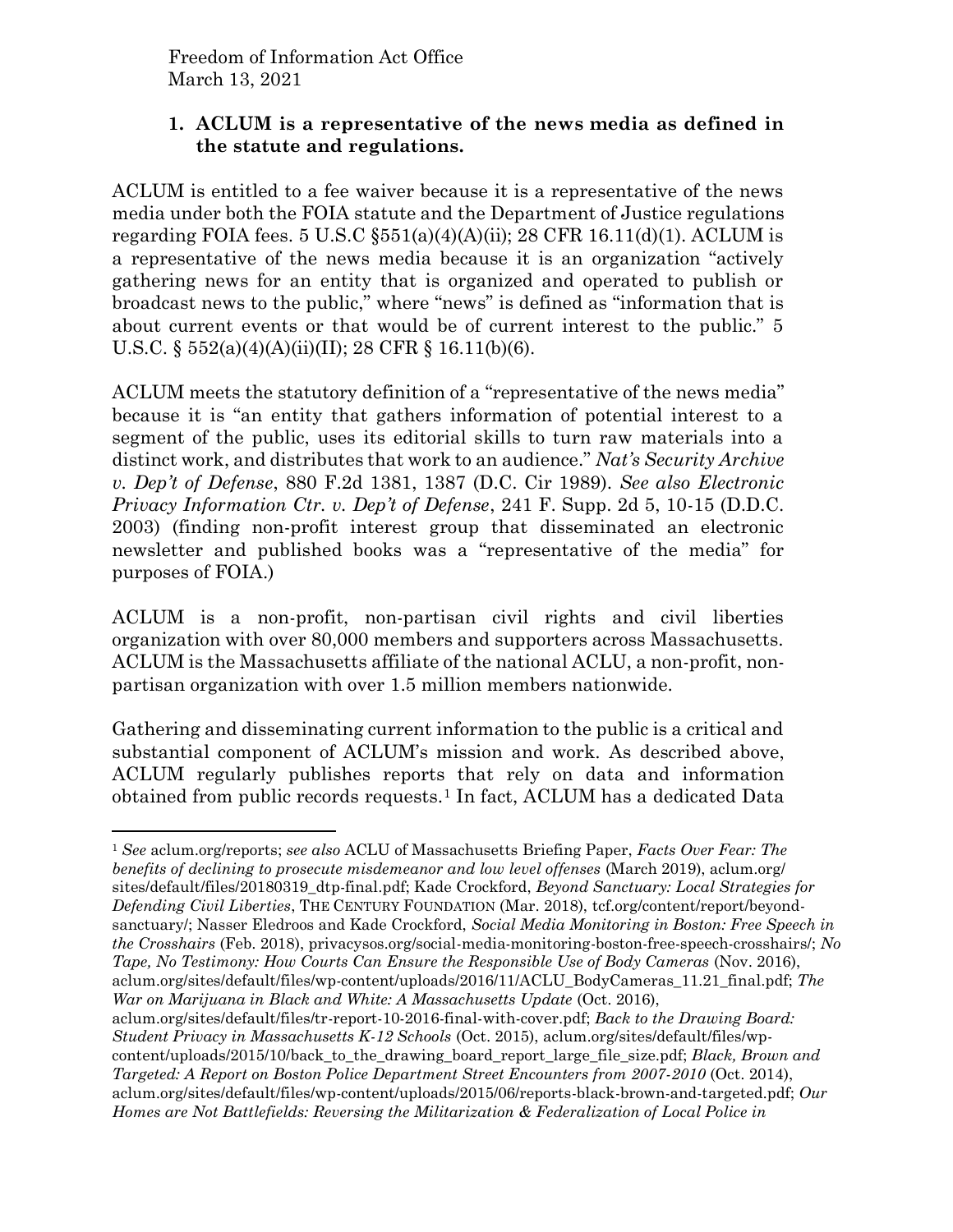for Justice website which provides analysis of public records obtained by ACLUM.<sup>2</sup> As previously described, ACLUM's regular means of disseminating information also include: a website with approximately 150,000 visitors every year; various publications; an email newsletter to more than 100,000 subscribers; two blogs; social media accounts with more than 50,000 total followers; and educational events and regular public speaking engagements.<sup>3</sup> ACLUM's website, blogs, and other publications are widely available to the public at no cost.

These characteristics are typically sufficient to convey "representative of the news media" status. Courts have held that "[i]t is critical that the phrase 'representative of the new media' be broadly interpreted if the act is to work as expected … I[n] fact, any person or organization which regularly publishes or disseminates information to the public … should qualify for waivers as a 'representative of the news media.'" *Electronic Privacy Ctr. v. Dep't of Defense*, 241 F. Supp. 2d 5, 10 (D.D.C. 2003).

### **2. The records sought are in the public interest and ACLUM has no commercial interest in the disclosure.**

ACLUM is also entitled to a waiver or reduction of fees, since "[d]isclosure of the requested information is in the public interest because it is likely to contribute significantly to public understanding of the operations or activities of the government," and such disclosure "is not primarily in the commercial interest of the requester." 5 U.S.C.  $\S$  552(a)(4)(A)(iii); 28 CFR  $\S$  16.11(k)(1)(i) and (ii).

This request aims to further public understanding of government policies and conduct that profoundly impact human lives. Through this request, ACLUM seeks to help the public understand how the public health authority of 42 U.S.C. § 265—whose 128 words were last modified in 1944—came to be used to override U.S. immigration laws and expel asylum seekers at the border without any legal process or screening. Though news reports have indicated that Trump administration officials—more interested in immigration restrictions than public health—forced the Title 42 process onto the CDC over the objection of the agency's scientists,<sup>4</sup> the Biden Administration has

*Massachusetts* (June 2014), aclum.org/sites/default/files/wp-content/uploads/2015/06/reports-ourhomes-are-not-battlefields.pdf; *see also* aclum.org/reports.

<sup>2</sup> *See* data.aclum.org.

<sup>3</sup> *See, e.g., The Future of Freedom: Action Report* ("2018 Annual Report"), aclum.org/sites/default/ files/aclum\_2018\_annual\_report\_full.pdf; On Liberty, aclum.org/en/on-liberty; Privacy SOS, privacysos.org; facebook.com/aclumass/; twitter.com/ACLU\_Mass; instagram.com/aclu\_mass/; youtube.com/channel/UC14AFyqfizR4gMAMa8KlZ3A; aclum.org/en/civil-liberties-minute.

<sup>4</sup> *See*, *e.g.*, *Pence Ordered Borders Closed After CDC Experts Refused*, AP News (Oct. 3, 2020), apnews.com/article/virus-outbreak-pandemics-public-health-new-york-health-4ef0c6c5263